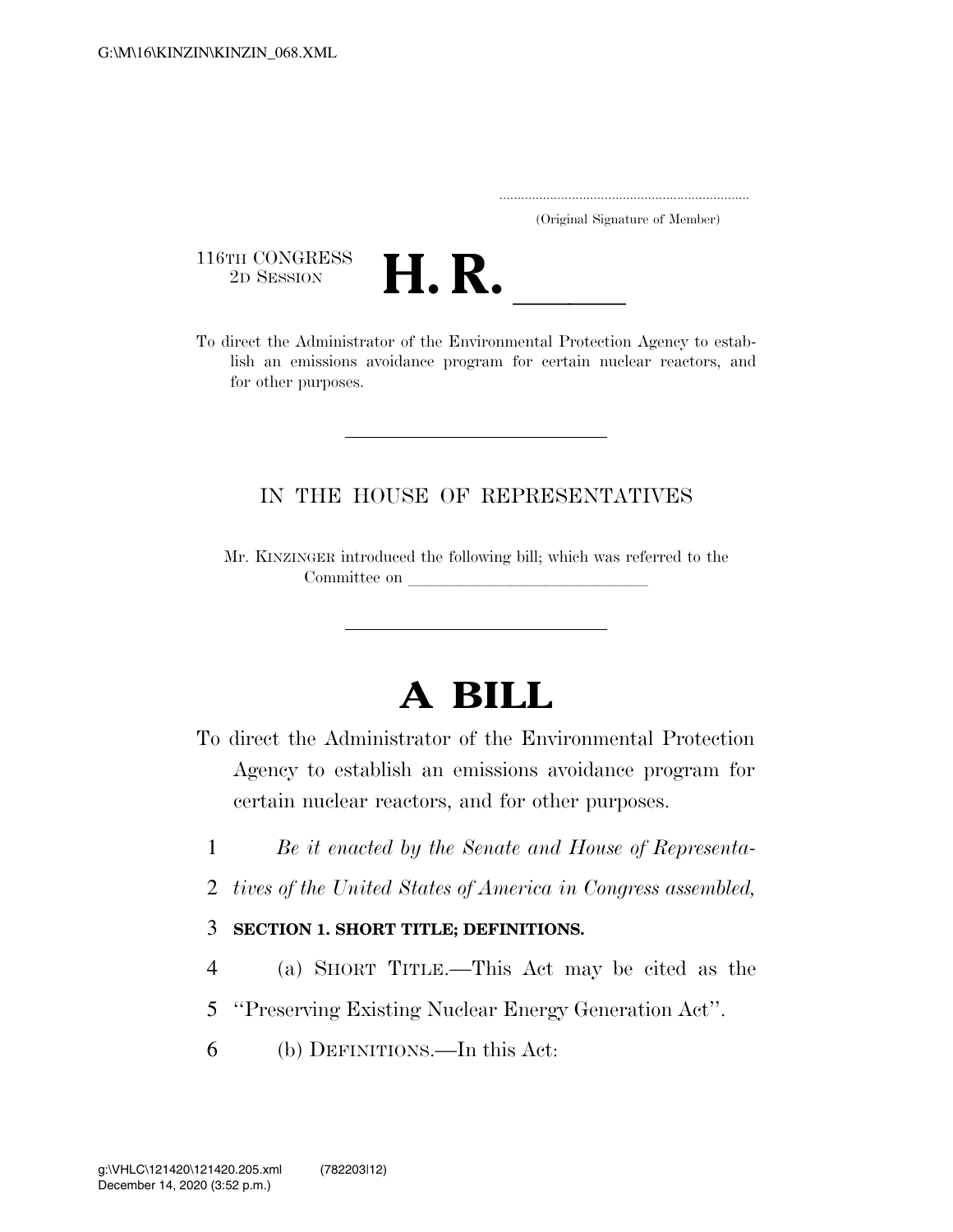| $\mathbf{1}$   | (1) ADMINISTRATOR.—The term "Adminis-               |
|----------------|-----------------------------------------------------|
| $\overline{2}$ | trator" means the Administrator of the Environ-     |
| 3              | mental Protection Agency.                           |
| $\overline{4}$ | (2) APPROPRIATE COMMITTEES<br>OF<br>$CON-$          |
| 5              | GRESS.—The term "appropriate committees of Con-     |
| 6              | gress" means—                                       |
| 7              | (A) the Committee on Environment and                |
| 8              | Public Works of the Senate; and                     |
| 9              | (B) the Committee on Energy and Com-                |
| 10             | merce of the House of Representatives.              |
| 11             | (3) COMMISSION.—The term "Commission"               |
| 12             | means the Nuclear Regulatory Commission.            |
| 13             | (4) SECRETARY.—The term "Secretary" means           |
| 14             | the Secretary of Energy.                            |
| 15             | SEC. 2. NUCLEAR REACTOR INCENTIVES.                 |
| 16             | (a) DEFINITIONS.—In this section:                   |
| 17             | (1) CERTIFIED NUCLEAR REACTOR.—The term             |
| 18             | "certified nuclear reactor" means a nuclear reactor |
| 19             | $that-$                                             |
| 20             | (A) operates in a competitive electricity           |
| 21             | market; and                                         |
|                |                                                     |
| 22             | (B) is certified under subsection                   |
| 23             | $(e)(2)(A)(i)$ to submit a sealed bid in accord-    |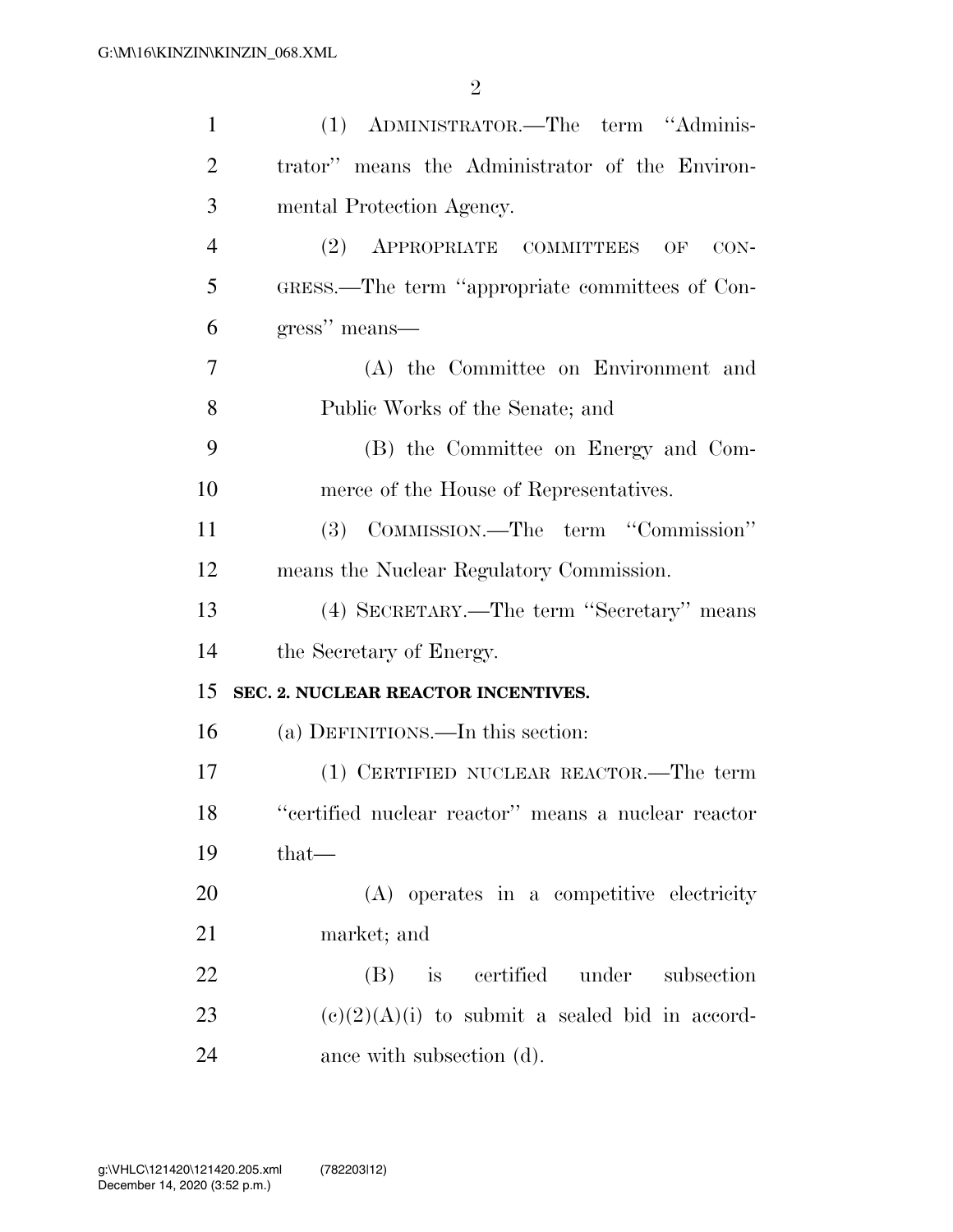(2) CREDIT.—The term ''credit'' means a credit allocated to a certified nuclear reactor under sub- $3 \qquad \text{section} \ (\text{e})(2).$ 

 (b) ESTABLISHMENT OF PROGRAM.—Subject to the availability of appropriations, the Administrator, in con- sultation with the Secretary, shall establish an emissions avoidance program—

 (1) to evaluate nuclear reactors that are pro- jected to cease operations due to economic factors; and

 (2) to allocate credits to certified nuclear reac- tors that are selected under paragraph (1)(B) of subsection (e) to receive credits under paragraph (2) of that subsection.

(c) CERTIFICATION.—

(1) APPLICATION.—

 (A) IN GENERAL.—In order to be certified 18 under paragraph  $(2)(A)(i)$ , the owner or oper- ator of a nuclear reactor that is projected to cease operations due to economic factors shall submit to the Administrator an application at 22 such time, in such manner, and containing such information as the Administrator determines to be appropriate, including—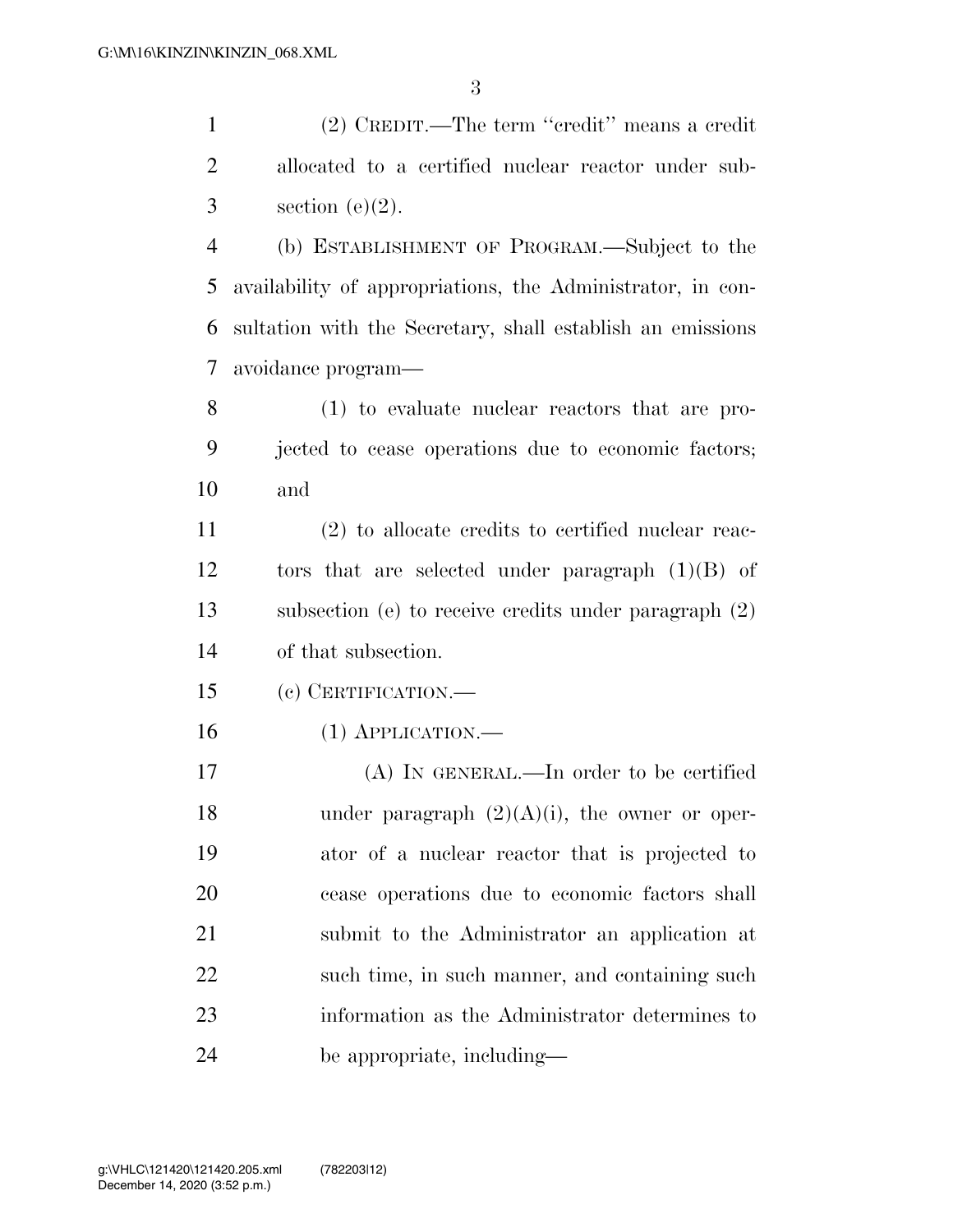| $\mathbf{1}$   | (i) information on the operating costs          |
|----------------|-------------------------------------------------|
| $\overline{2}$ | necessary to make the determination de-         |
| 3              | scribed in paragraph $(2)(A)(ii)(II)$ , includ- |
| $\overline{4}$ | $ing$ —                                         |
| 5              | (I) the average annual operating                |
| 6              | loss per megawatt-hour expected to be           |
| 7              | incurred by the nuclear reactor over            |
| 8              | the 4-year period for which credits             |
| 9              | would be allocated;                             |
| 10             | (II) any private or publicly avail-             |
| 11             | able data with respect to current or            |
| 12             | projected bulk power market prices;             |
| 13             | out-of-market revenue<br>(III)                  |
| 14             | streams;                                        |
| 15             | (IV) operations and maintenance                 |
| 16             | costs;                                          |
| 17             | (V) capital costs, including fuel;              |
| 18             | and                                             |
| 19             | (VI) operational and market                     |
| 20             | risks;                                          |
| 21             | (ii) an estimate of the potential incre-        |
| 22             | mental emissions of carbon dioxide, nitro-      |
| 23             | gen oxides, sulfur oxides, particulate mat-     |
| 24             | and hazardous air pollutants that<br>ter,       |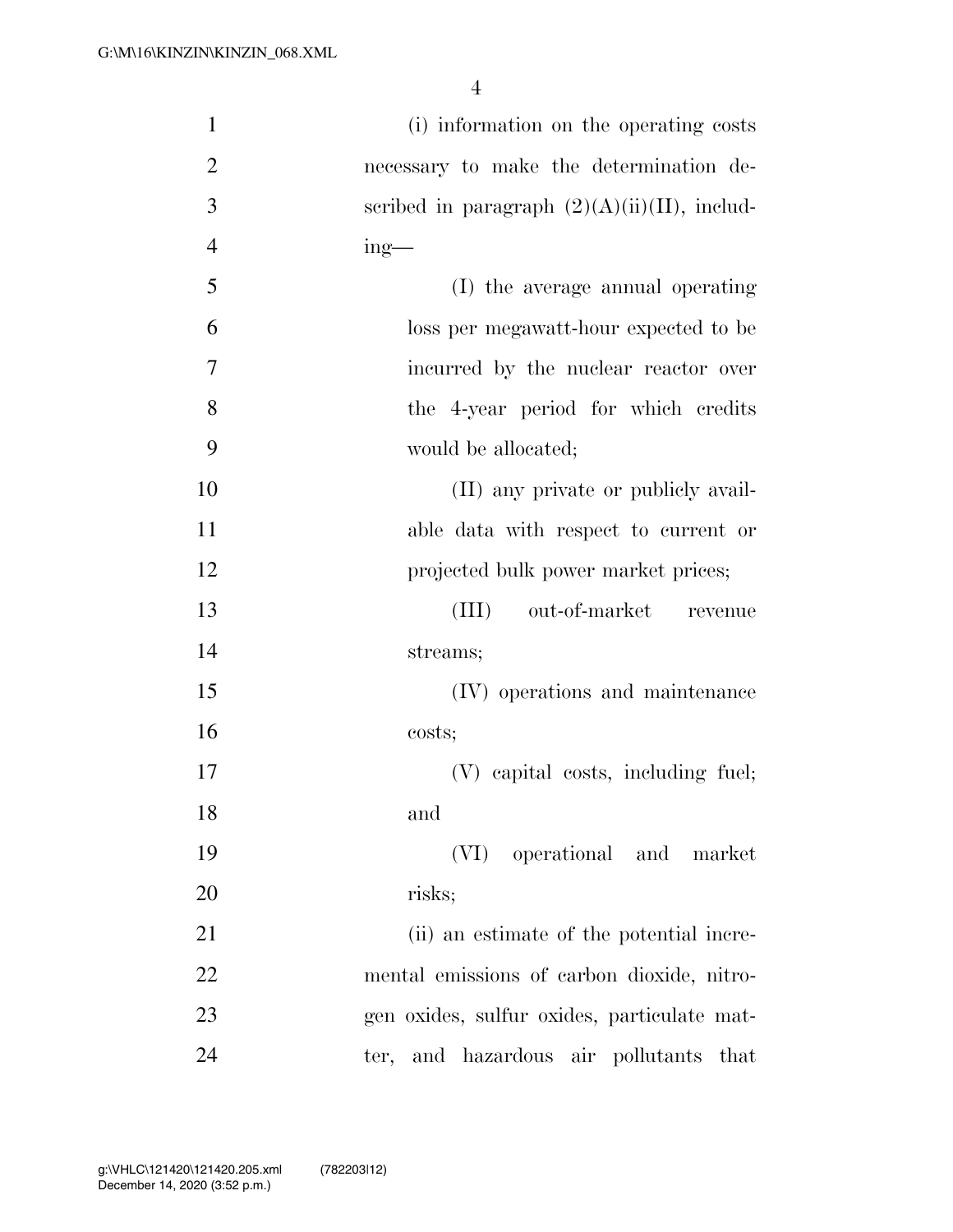| $\mathbf{1}$   | would result if the nuclear reactor were to   |
|----------------|-----------------------------------------------|
| $\overline{2}$ | cease operations;                             |
| 3              | (iii) information on the source of re-        |
| $\overline{4}$ | covered uranium and the location where        |
| 5              | the uranium is converted, enriched, and       |
| 6              | fabricated into fuel assemblies for the nu-   |
| 7              | clear reactor for the 4-year period for       |
| 8              | which credits would be allocated; and         |
| 9              | (iv) a detailed plan to sustain oper-         |
| 10             | ations at the conclusion of the applicable    |
| 11             | 4-year period for which credits would be      |
| 12             | allocated—                                    |
| 13             | (I) without receiving additional              |
| 14             | credits; or                                   |
| 15             | (II) with the receipt of additional           |
| 16             | credits of a lower amount than the            |
| 17             | credits allocated during that 4-year          |
| 18             | credit period.                                |
| 19             | (B) TIMELINE.—The Administrator shall         |
| 20             | accept applications described in subparagraph |
| 21             | $(A)$ —                                       |
| 22             | (i) until the date that is $120 \text{ days}$ |
| 23             | after the date of enactment of this Act;      |
| 24             | and                                           |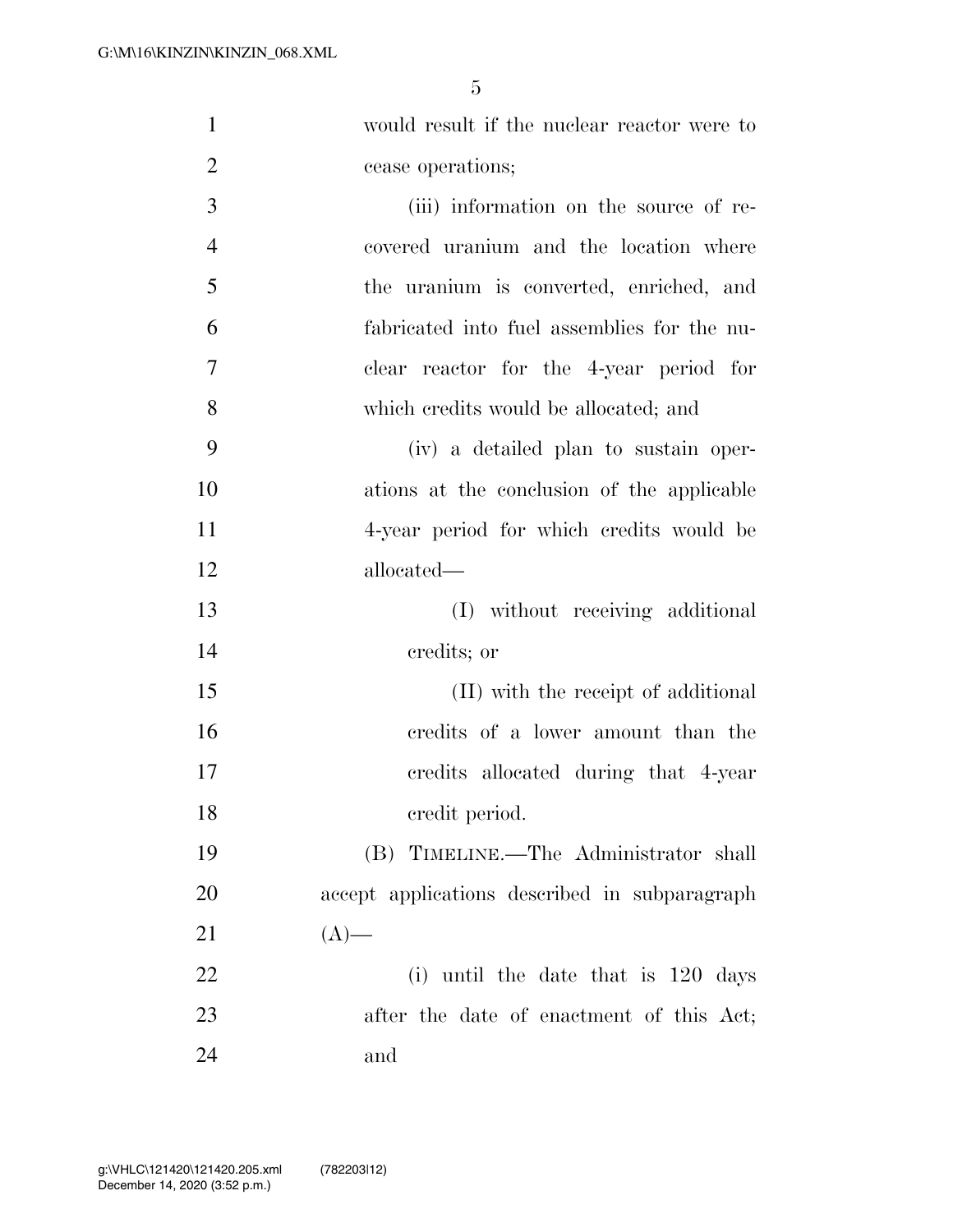| $\mathbf{1}$   | (ii) not less frequently than every year     |
|----------------|----------------------------------------------|
| $\overline{2}$ | thereafter.                                  |
| 3              | (2) DETERMINATION TO CERTIFY.—               |
| $\overline{4}$ | (A) DETERMINATION.—                          |
| 5              | (i) IN GENERAL.—Not later than 60            |
| 6              | days after the applicable date under sub-    |
| 7              | paragraph $(B)$ of paragraph $(1)$ , the Ad- |
| 8              | ministrator, in consultation with the Sec-   |
| 9              | retary, shall determine whether to certify,  |
| 10             | in accordance with clauses (ii) and (iii) of |
| 11             | this subparagraph, each nuclear reactor for  |
| 12             | which an application is submitted under      |
| 13             | subparagraph $(A)$ of paragraph $(1)$ .      |
| 14             | MINIMUM REQUIREMENTS.-To<br>(ii)             |
| 15             | the maximum extent practicable, the Ad-      |
| 16             | ministrator, in consultation with the Sec-   |
| 17             | retary, shall only certify a nuclear reactor |
| 18             | under clause (i) if—                         |
| 19             | (I) the nuclear reactor has a                |
| 20             | good safety record, as determined by         |
| 21             | the Action Matrix of the Commission          |
| 22             | or the Performance Indicators of the         |
| 23             | Reactor Oversight Process, such that         |
| 24             | the nuclear reactor falls under the "li-     |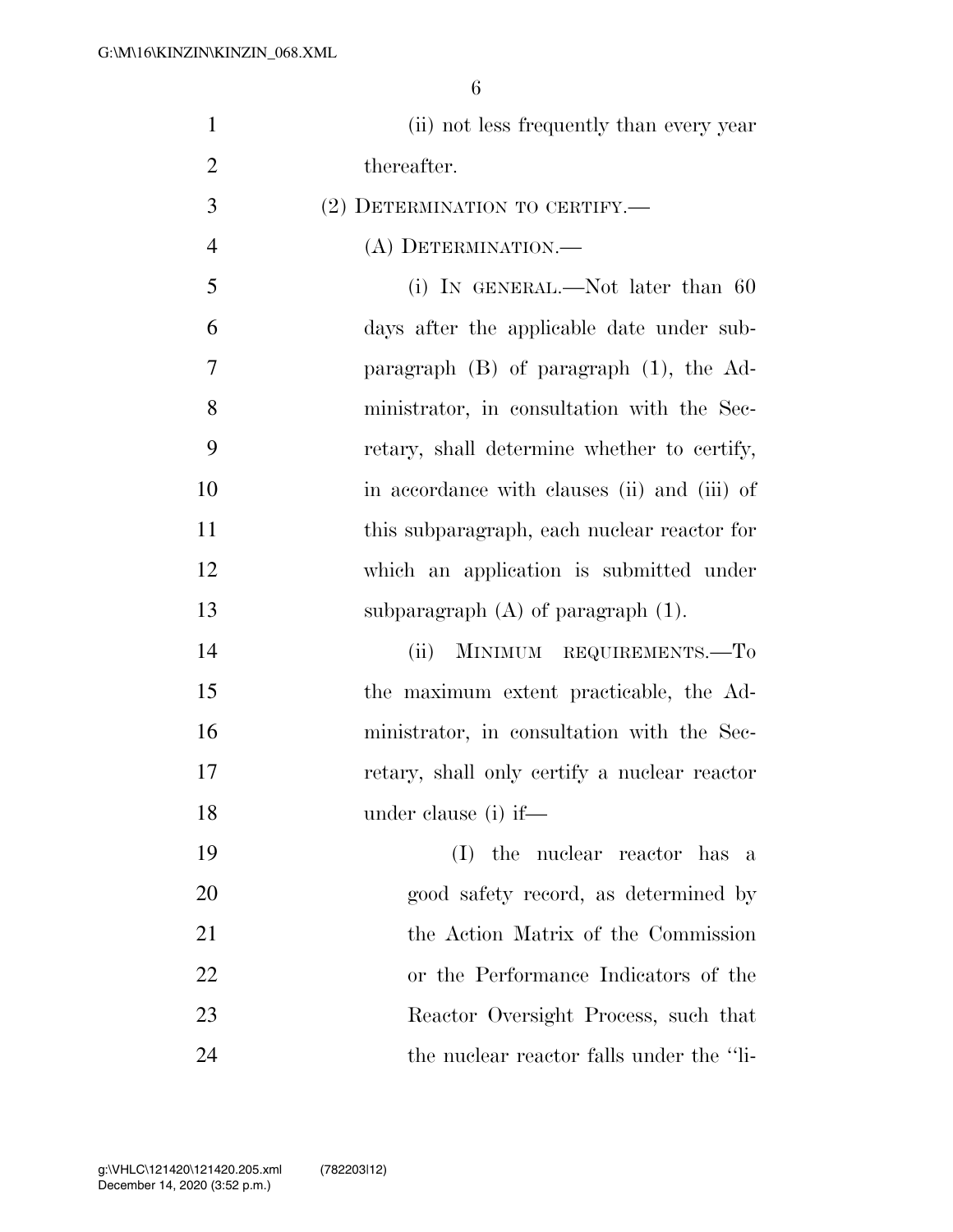| $\mathbf{1}$   | censee response" column indicating no        |
|----------------|----------------------------------------------|
| $\mathfrak{2}$ | current significant safety issues;           |
| 3              | (II) after considering the infor-            |
| $\overline{4}$ | mation submitted under paragraph             |
| 5              | $(1)(A)(i)$ , the Administrator deter-       |
| 6              | mines that the nuclear reactor is pro-       |
| $\tau$         | jected to cease operations due to eco-       |
| $8\,$          | nomic factors; and                           |
| 9              | (III) after considering the esti-            |
| 10             | mate submitted under paragraph               |
| 11             | $(1)(A)(ii)$ , the Administrator deter-      |
| 12             | mines that emissions of carbon diox-         |
| 13             | ide, nitrogen oxides, sulfur oxides,         |
| 14             | particulate matter, and hazardous air        |
| 15             | pollutants would increase if the nu-         |
| 16             | clear reactor were to cease operations       |
| 17             | and be replaced with other types of          |
| 18             | power generation.                            |
| 19             | (iii)<br>PRIORITY.—In determining            |
| 20             | whether to certify a nuclear reactor under   |
| 21             | clause (i), the Administrator, in consulta-  |
| 22             | tion with the Secretary, shall give priority |
| 23             | to a nuclear reactor that uses uranium       |
| 24             | that is recovered, converted, enriched, and  |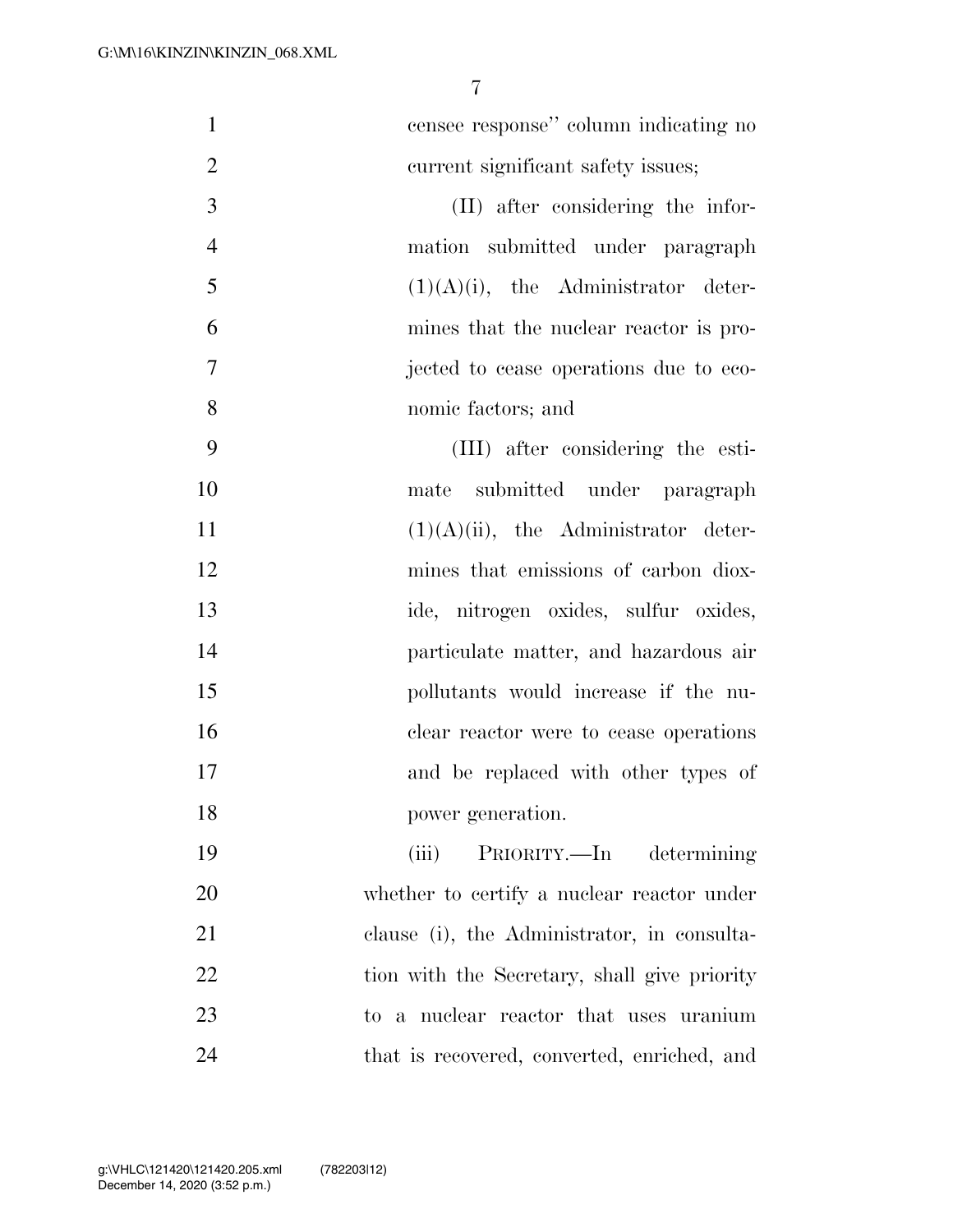| $\mathbf{1}$   | fabricated into fuel assemblies in the                 |
|----------------|--------------------------------------------------------|
| $\overline{2}$ | United States.                                         |
| 3              | (B) NOTICE.—For each application re-                   |
| $\overline{4}$ | ceived under paragraph $(1)(A)$ , the Adminis-         |
| 5              | trator, in consultation with the Secretary, shall      |
| 6              | provide to the applicable owner or operator, as        |
| 7              | applicable—                                            |
| 8              | (i) a notice of the certification of the               |
| 9              | applicable nuclear reactor; or                         |
| 10             | (ii) a notice that describes the reasons               |
| 11             | why the certification of the applicable nu-            |
| 12             | clear reactor was denied.                              |
| 13             | (d) BIDDING PROCESS.—                                  |
| 14             | (1) IN GENERAL.—Subject to paragraph $(2)$ ,           |
| 15             | the Administrator shall establish a deadline by which  |
| 16             | each certified nuclear reactor shall submit to the Ad- |
| 17             | ministrator a sealed bid that—                         |
| 18             | (A) describes the price per megawatt-hour              |
| 19             | required to maintain operations of the certified       |
| 20             | nuclear reactor during the 4-year period for           |
| 21             | which the certified nuclear reactor would receive      |
| 22             | credits; and                                           |
| 23             | (B) includes a commitment, subject to the              |
| 24             | receipt of credits, to provide a specific number       |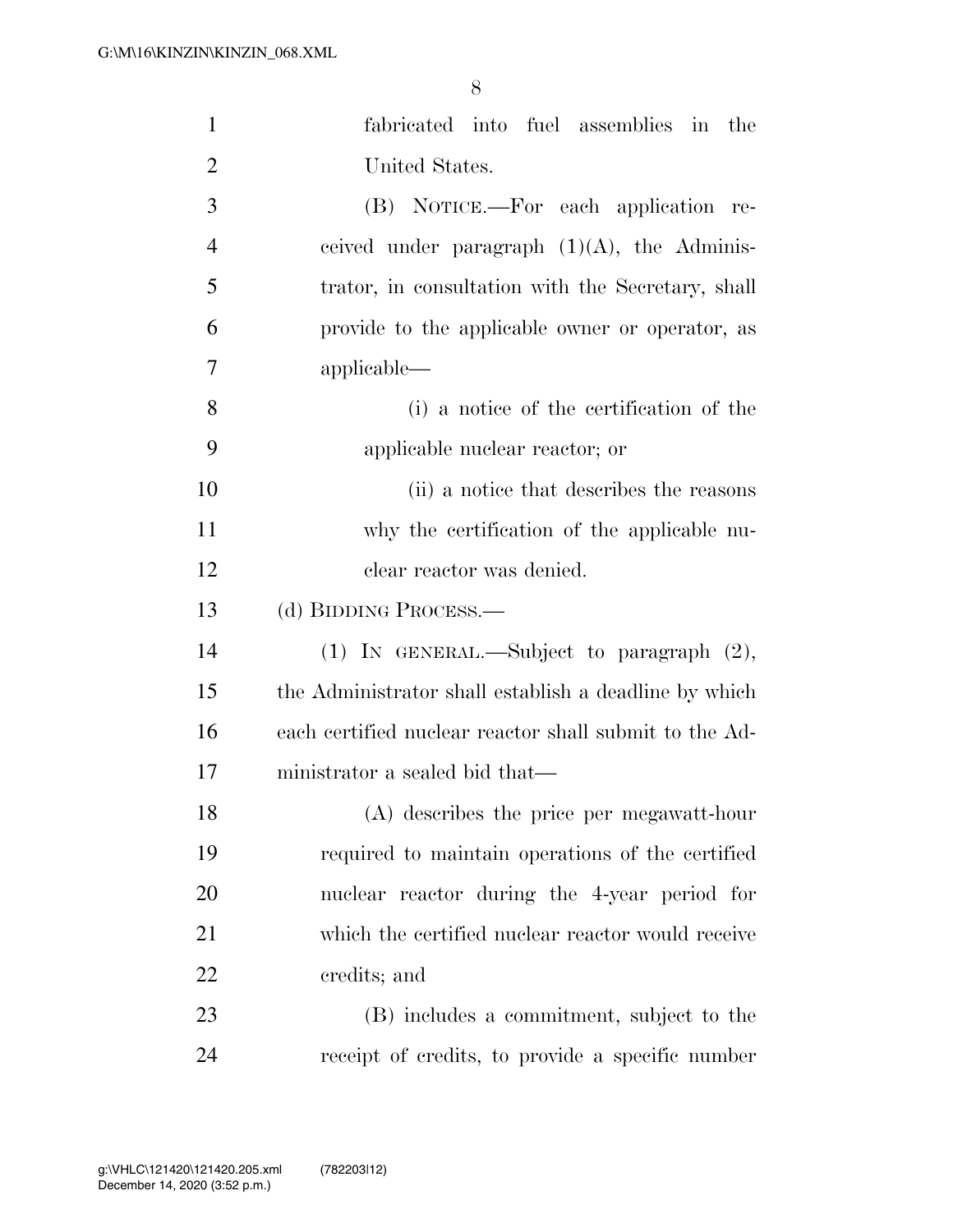| $\mathbf{1}$   | of megawatt-hours of generation during the 4-             |
|----------------|-----------------------------------------------------------|
| $\overline{2}$ | year period for which credits would be allocated.         |
| 3              | (2) REQUIREMENT.—The deadline established                 |
| $\overline{4}$ | under paragraph (1) shall be not later than 30 days       |
| 5              | after the first date on which the Administrator has       |
| 6              | made the determination described in paragraph             |
| 7              | $(2)(A)(i)$ of subsection (c) with respect to each appli- |
| 8              | cation submitted under paragraph $(1)(A)$ of that         |
| 9              | subsection.                                               |
| 10             | (e) ALLOCATION.—                                          |
| 11             | (1) AUCTION.—The Administrator, in consulta-              |
| 12             | tion with the Secretary, shall—                           |
| 13             | $(A)$ in consultation with the heads of appli-            |
| 14             | cable Federal agencies, establish a process for           |
| 15             | evaluating bids submitted under subsection                |
| 16             | $(d)(1)$ through an auction process; and                  |
| 17             | (B) select certified nuclear reactors to be               |
| 18             | allocated credits.                                        |
| 19             | (2) CREDITS.—Subject to subsection $(f)(2)$ , on          |
| <b>20</b>      | selection under paragraph (1), a certified nuclear re-    |
| 21             | actor shall be allocated credits for a 4-year period      |
| 22             | beginning on the date of the selection.                   |
| 23             | (3) REQUIREMENT.—To the maximum extent                    |
| 24             | practicable, the Administrator shall use the amounts      |
| 25             | made available for credits under this section to allo-    |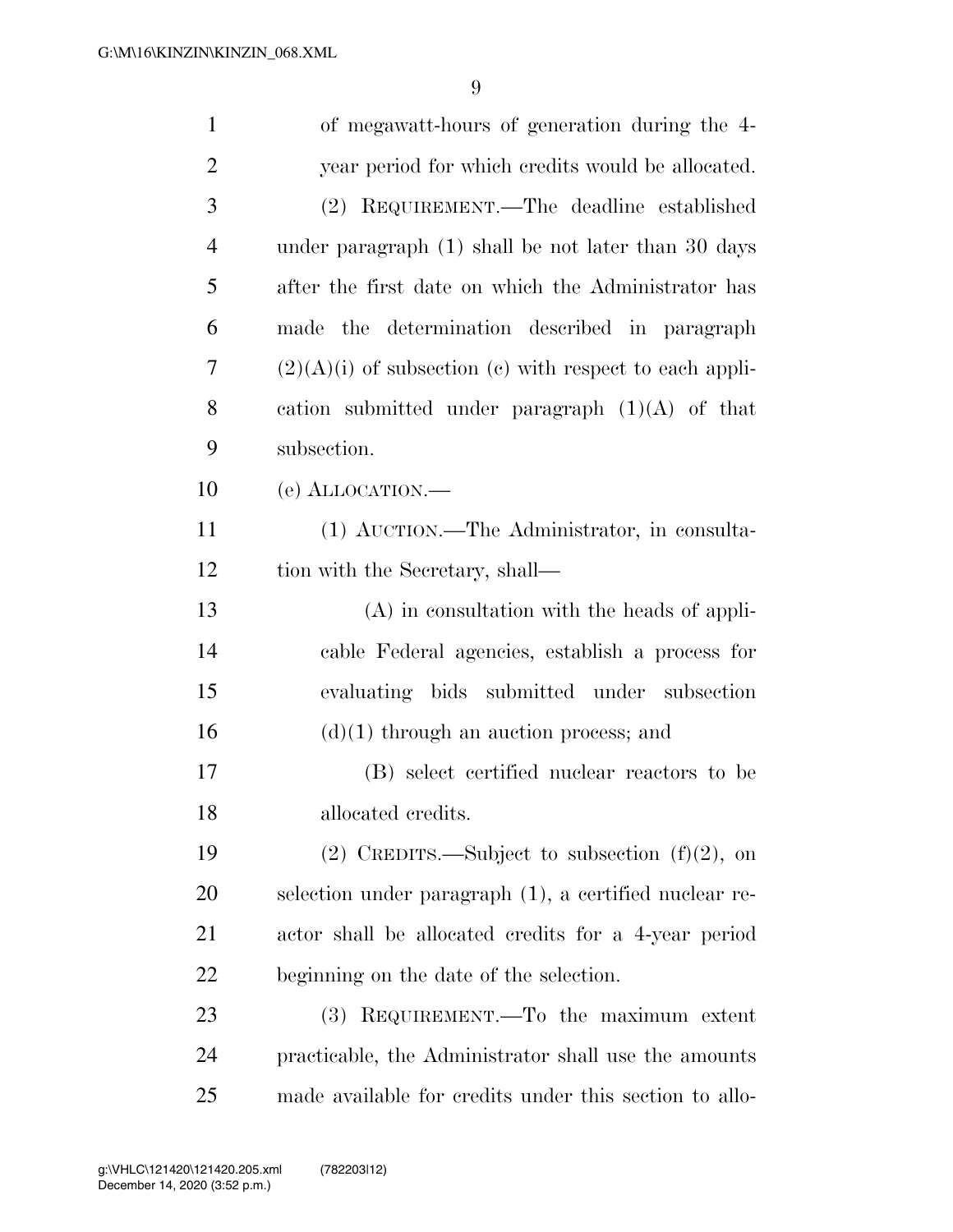|                | cate credits to as many certified nuclear reactors as |
|----------------|-------------------------------------------------------|
| $\overline{2}$ | possible.                                             |
| $\overline{3}$ | (f) RENEWAL.—                                         |
|                | $(1)$ IN GENERAL.—The owner or operator of a          |
|                | cortified nuclear reactor may seek to receptify the   |

 certified nuclear reactor may seek to recertify the nuclear reactor in accordance with this section.

 (2) LIMITATION.—Notwithstanding any other provision of this section, the Administrator may not allocate any credits after September 30, 2026.

(g) ADDITIONAL REQUIREMENTS.—

 (1) AUDIT.—During the 4-year period begin- ning on the date on which a certified nuclear reactor first receives a credit, the Administrator, in con- sultation with the Secretary, shall periodically audit the certified nuclear reactor.

 (2) RECAPTURE.—The Administrator shall, by regulation, provide for the recapture of the alloca- tion of any credit to a certified nuclear reactor that, during the period described in paragraph (1)—

 (A) terminates operations; or (B) does not operate at an annual loss in the absence of an allocation of credits to the

 (3) CONFIDENTIALITY.—The Administrator, in consultation with the Secretary, shall establish pro-

certified nuclear reactor.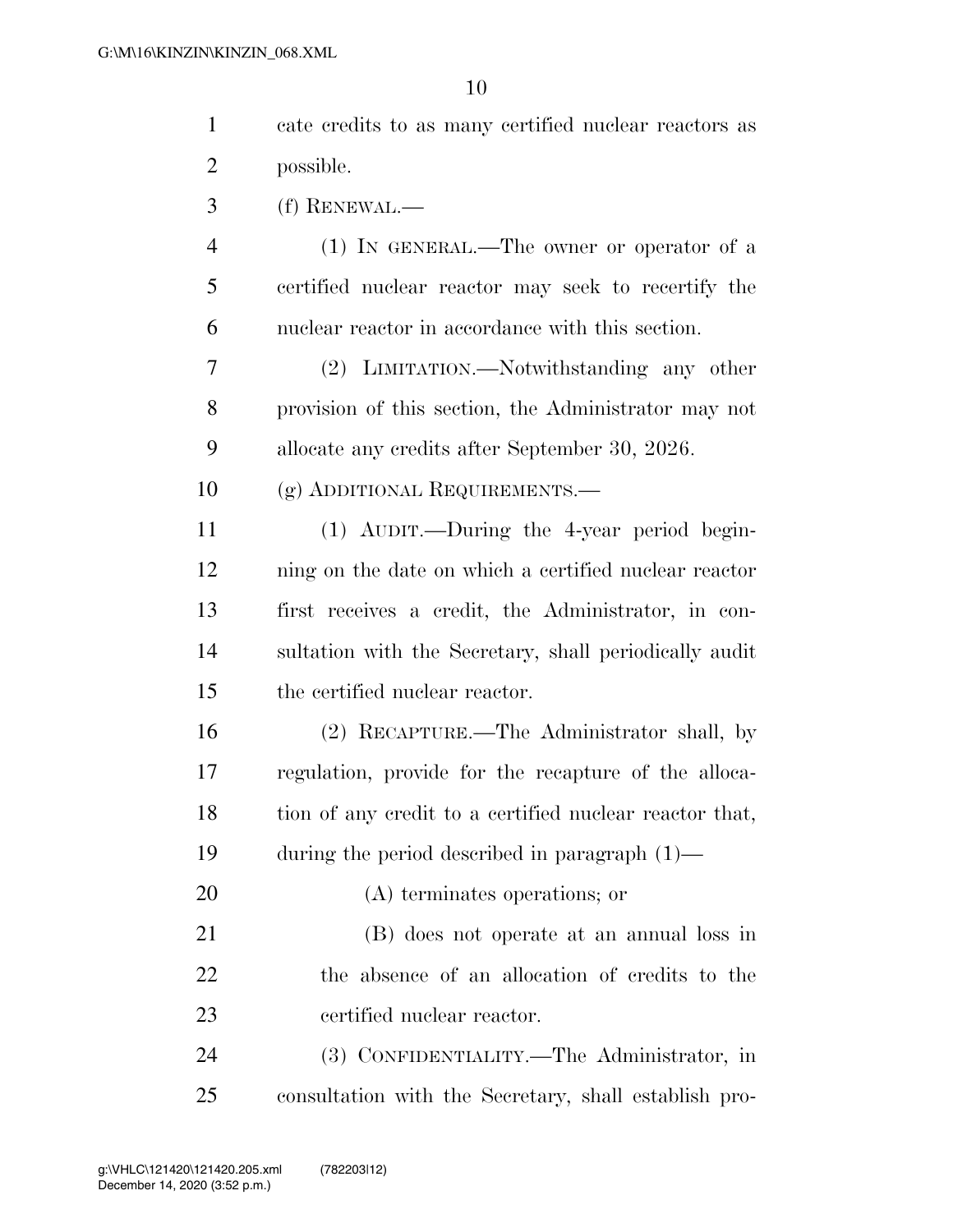| $\mathbf{1}$   | edures to ensure that any confidential, private, pro-      |
|----------------|------------------------------------------------------------|
| $\overline{2}$ | prietary, or privileged information that is included in    |
| 3              | a sealed bid submitted under this section is not pub-      |
| $\overline{4}$ | licly disclosed or otherwise improperly used.              |
| 5              | (h) REPORT.—Not later than January 1, 2024, the            |
| 6              | Comptroller General of the United States shall submit to   |
| 7              | Congress a report with respect to the credits allocated to |
| 8              | certified nuclear reactors, which shall include—           |
| 9              | (1) an evaluation of the effectiveness of the              |
| 10             | credits in avoiding emissions of carbon dioxide, ni-       |
| 11             | trogen oxides, sulfur oxides, particulate matter, and      |
| 12             | hazardous air pollutants while ensuring grid reli-         |
| 13             | ability;                                                   |
| 14             | $(2)$ a quantification of the rate payer savings           |
| 15             | achieved under this section; and                           |
| 16             | (3) any recommendations to renew or expand                 |
| 17             | the credits.                                               |
| 18             | SEC. 3. NUCLEAR CLOSURE COMMUNITIES.                       |
| 19             | (a) DEFINITIONS.—In this section:                          |
| 20             | (1) COMMUNITY ADVISORY BOARD.—The term                     |
| 21             | "community advisory board" means a community               |
| 22             | committee or other advisory organization that aims         |
| 23             | to foster communication and information exchange           |
| 24             | between a licensee planning for and involved in de-        |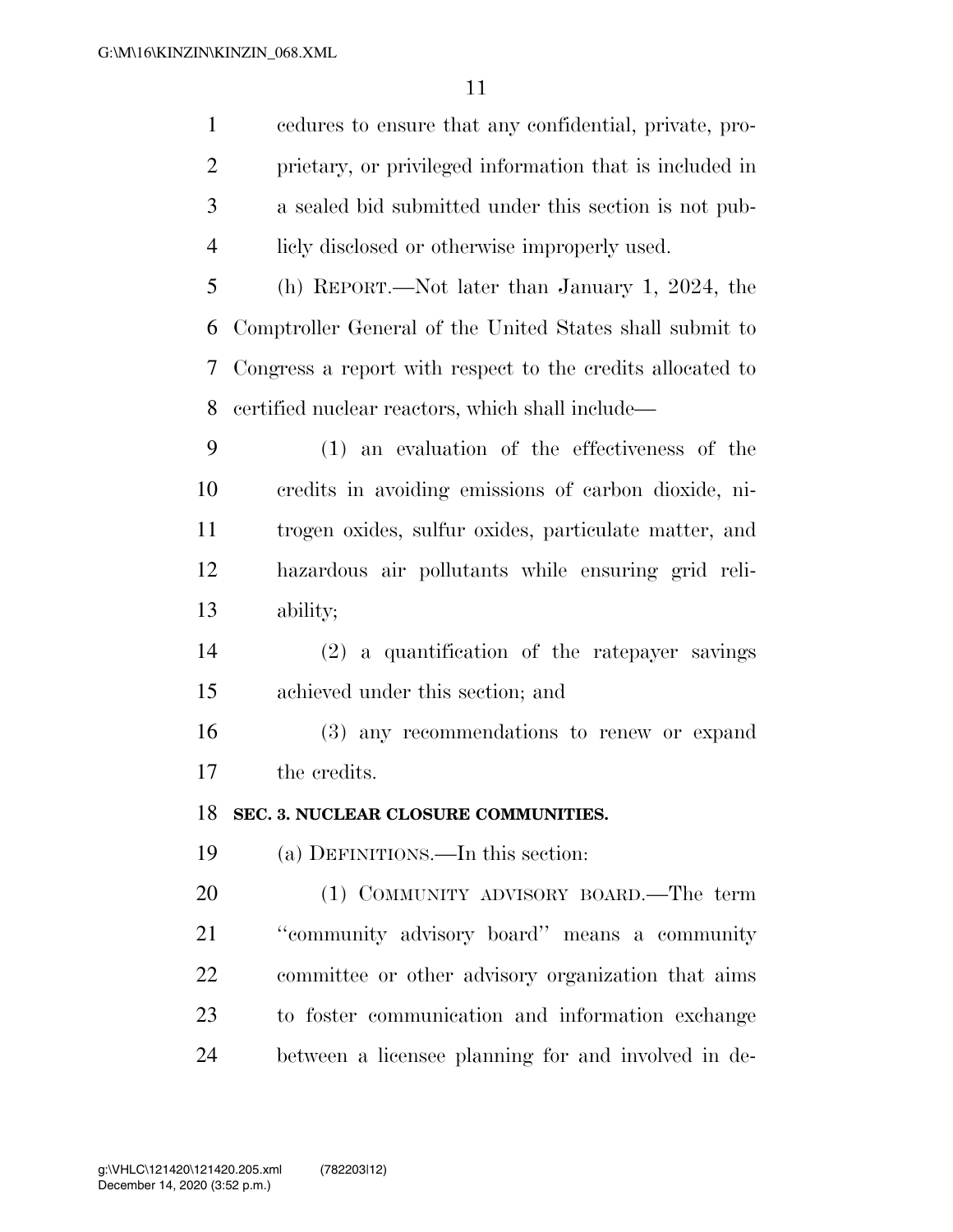| $\mathbf{1}$   | commissioning activities and members of the com-         |
|----------------|----------------------------------------------------------|
| $\overline{2}$ | munity that decommissioning activities may affect.       |
| 3              | (2) DECOMMISSION.—The term "decommis-                    |
| $\overline{4}$ | sion" has the meaning given the term in section          |
| 5              | 50.2 of title 10, Code of Federal Regulations (or        |
| 6              | successor regulations).                                  |
| $\overline{7}$ | (3) ELIGIBLE RECIPIENT.—The term "eligible               |
| 8              | recipient" has the meaning given the term in section     |
| 9              | 3 of the Public Works and Economic Development           |
| 10             | Act of 1965 (42 U.S.C. 3122).                            |
| 11             | (4) LICENSEE.—The term "licensee" has the                |
| 12             | meaning given the term in section $50.2$ of title 10,    |
| 13             | Code of Federal Regulations (or successor regula-        |
| 14             | tions).                                                  |
| 15             | (5) NUCLEAR CLOSURE COMMUNITY.—The                       |
| 16             | term "nuclear closure community" means a unit of         |
| 17             | local government, including a county, city, town, vil-   |
| 18             | lage, school district, or special district that has been |
| 19             | impacted, or reasonably demonstrates to the satis-       |
| 20             | faction of the Secretary of Commerce, that it will be    |
| 21             | impacted, by a nuclear power plant licensed by the       |
| 22             | Commission that has ceased operation or has pro-         |
| 23             | vided a written notification to the Commission that      |
| 24             | it will cease operations as of the date of enactment     |
| 25             | of this Act.                                             |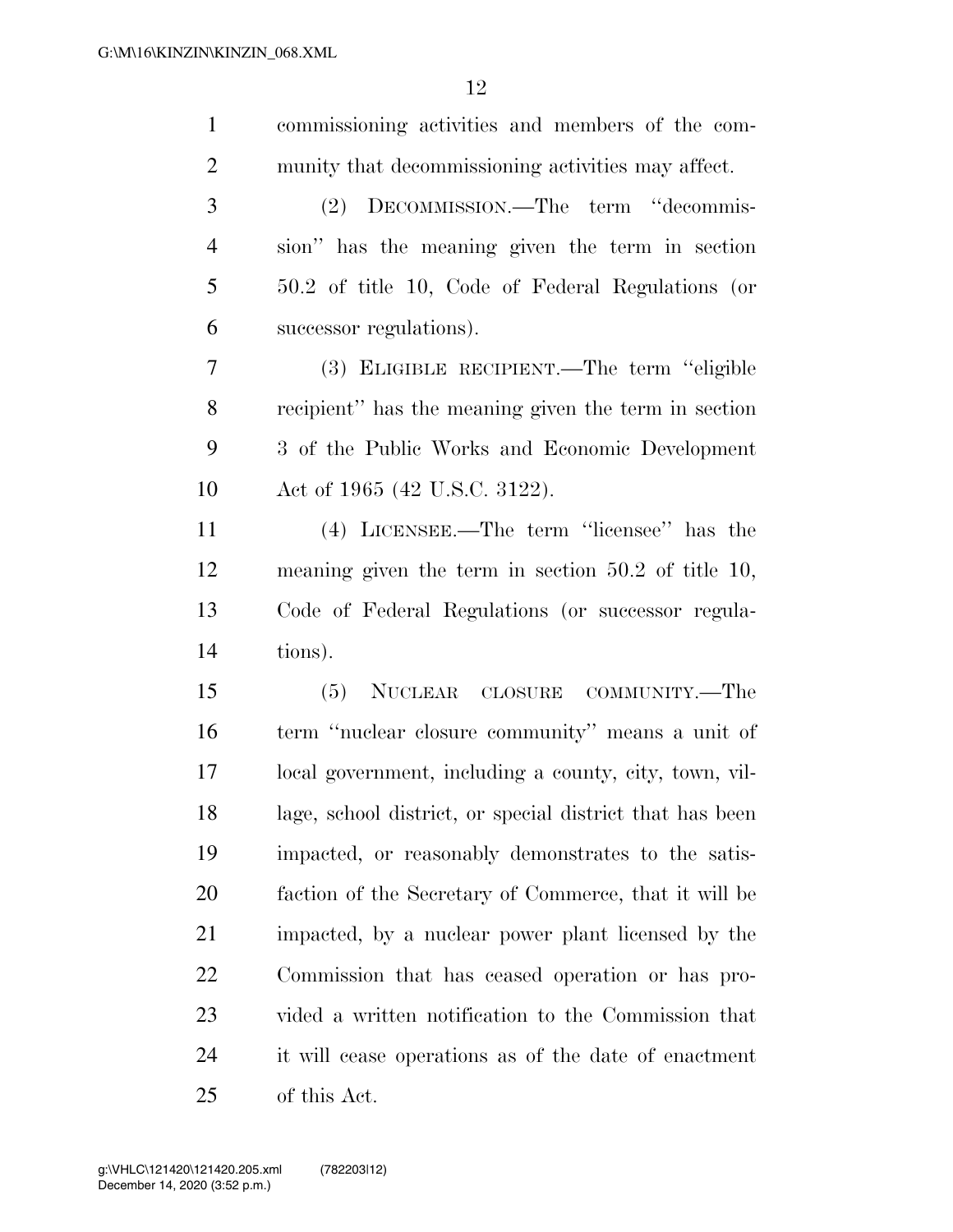(b) ESTABLISHMENT.—Not later than 180 days after the date of enactment of this Act, the Secretary of Com- merce shall establish a grant program to provide grants to eligible recipients—

 (1) to provide financial assistance to local gov- ernments who have experienced, or are anticipating, major revenue shortfalls due to the closure, or an-nounced closure, of a nuclear power plant;

 (2) to assist with economic development in nu-clear closure communities; and

 (3) to fund community advisory boards in nu-clear closure communities.

 (c) REQUIREMENT.—In carrying out this section, to the maximum extent practicable, the Secretary of Com- merce shall implement the recommendations described in the report submitted to Congress under section 108 of the Nuclear Energy Innovation and Modernization Act (Public Law 115–439; 132 Stat. 5577) entitled ''Best Practices for Establishment and Operation of Local Community Ad- visory Boards Associated with Decommissioning Activities at Nuclear Power Plants''.

 (d) DISTRIBUTION OF FUNDS.—The Secretary of Commerce shall establish a formula to ensure, to the max- imum extent practicable, geographic diversity among grant recipients under this section.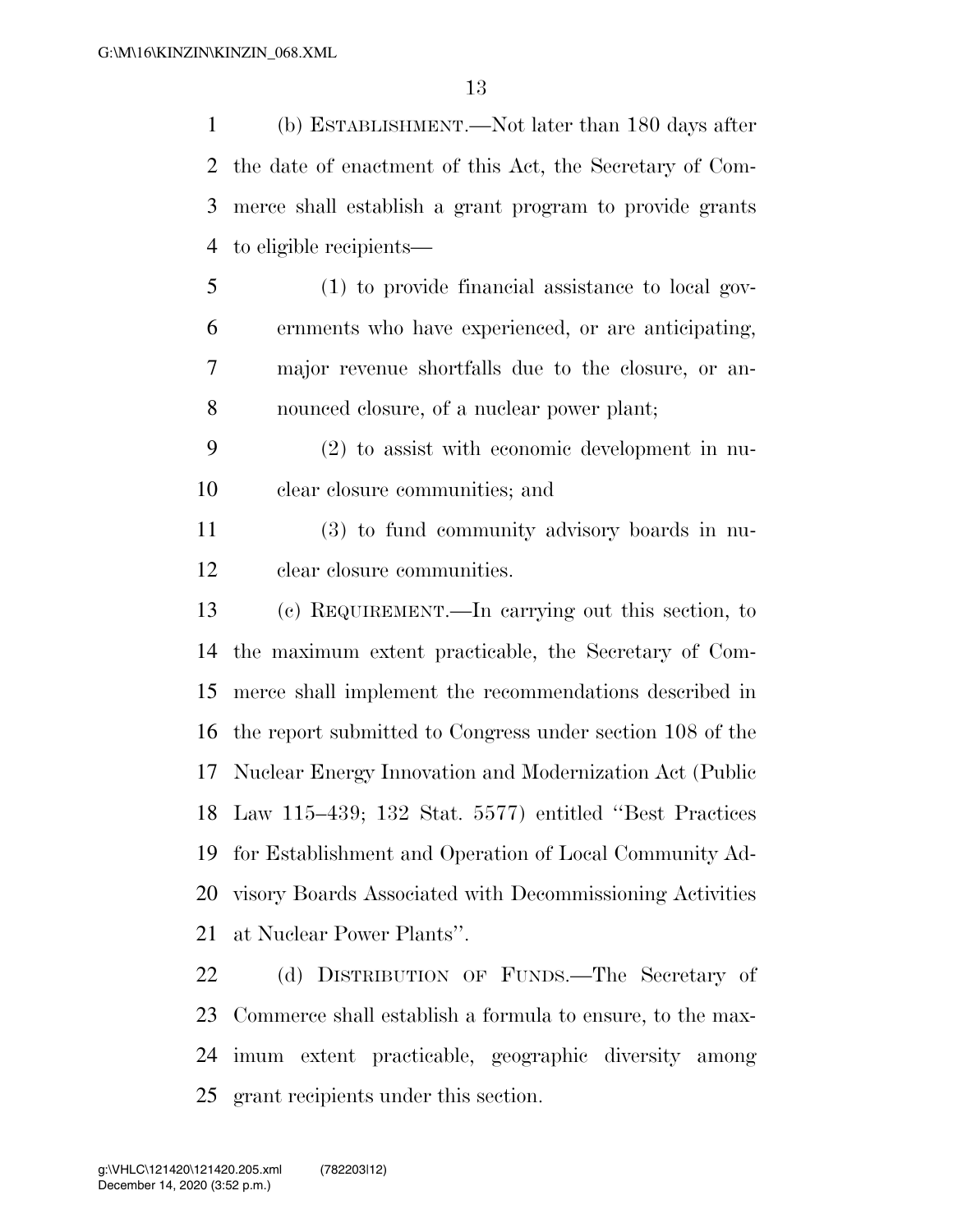| $\mathbf{1}$   | (e) AUTHORIZATION OF APPROPRIATIONS.                        |
|----------------|-------------------------------------------------------------|
| $\overline{2}$ | (1) IN GENERAL.—There are authorized to be                  |
| 3              | appropriated to the Secretary of Commerce—                  |
| $\overline{4}$ | $(A)$ to carry out subsection $(b)(1)$ ,                    |
| 5              | $$30,000,000$ for each of fiscal years $2021$               |
| 6              | through $2026$ ;                                            |
| $\overline{7}$ | $(B)$ to carry out subsection $(b)(2)$ ,                    |
| 8              | $$30,000,000$ for each of fiscal years $2021$               |
| 9              | through $2026$ ; and                                        |
| 10             | $(C)$ to carry out subsection $(b)(3)$ ,                    |
| 11             | $$5,000,000$ for each of fiscal years $2021$                |
| 12             | through 2023.                                               |
| 13             | (2) AVAILABILITY.—Amounts made available                    |
| 14             | under this section shall remain available for a period      |
| 15             | of 5 years beginning on the date on which the               |
| 16             | amounts are made available.                                 |
| 17             | (3) No OFFSET.—None of the funds made                       |
| 18             | available under this section may be used to offset          |
| 19             | the funding for any other Federal program.                  |
| 20             | SEC. 4. REPORT ON LESSONS LEARNED DURING THE                |
| 21             | COVID-19 PUBLIC HEALTH EMERGENCY.                           |
| 22             | (a) IN GENERAL.—Not later than 180 days after the           |
| 23             | date of enactment of this Act, the Commission shall sub-    |
| 24             | mit to the appropriate committees of Congress and make      |
|                | 25 publicly available a report on actions taken by the Com- |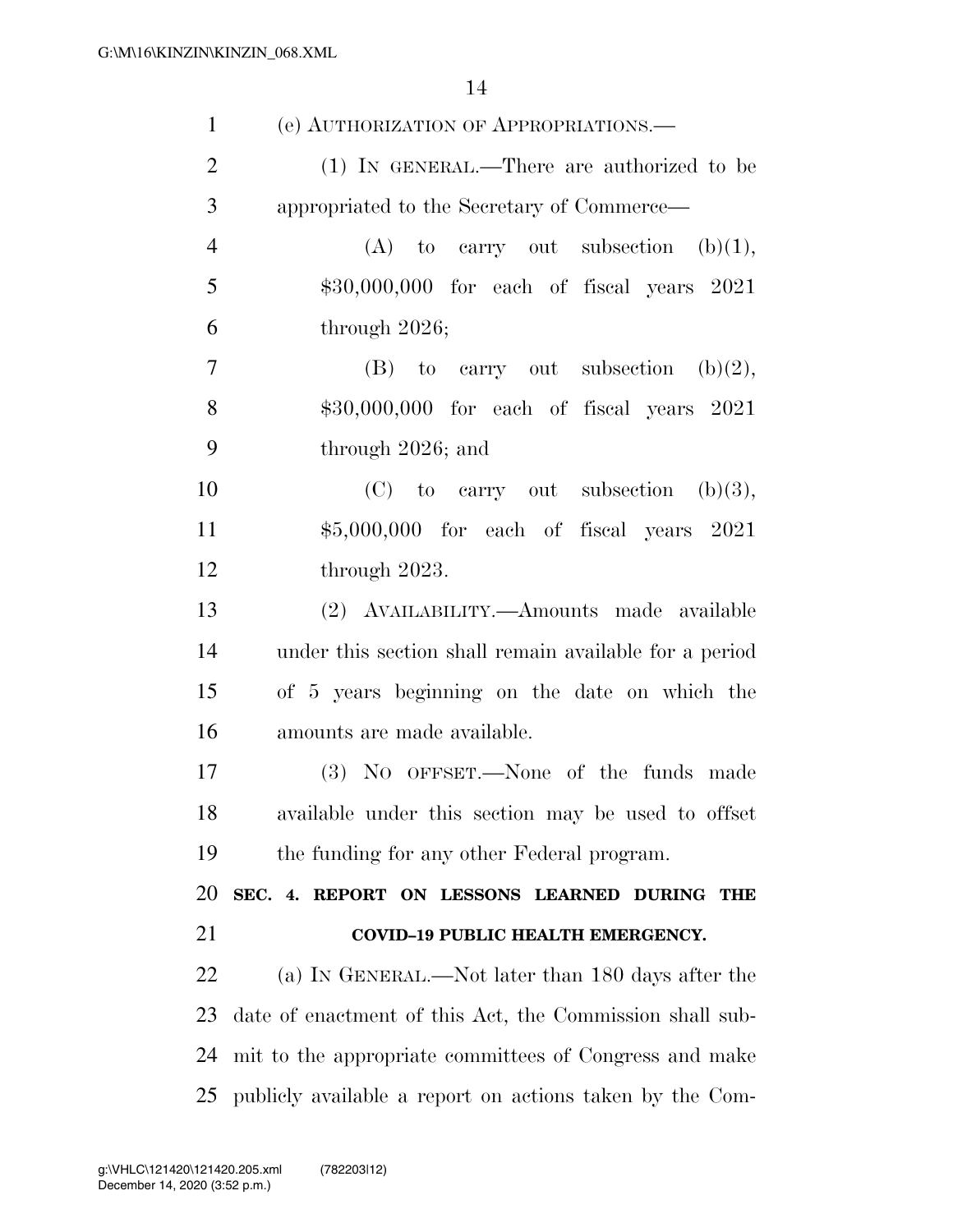mission during the public health emergency declared by the Secretary of Health and Human Services under sec- tion 319 of the Public Health Service Act (42 U.S.C. 247d) on January 31, 2020, with respect to COVID–19. (b) CONTENTS.—The report under subsection (a) shall include—

 (1) an identification of the processes, proce- dures, and other regulatory policies that were re- vised or temporarily suspended during the public health emergency described in subsection (a);

 (2) a review of actions, if any, taken by the Commission that examines how any revision or tem- porary suspension of a process, procedure, or other regulatory policy identified under paragraph (1) may or may not have compromised the ability of the Commission to license and regulate the civilian use of radioactive materials in the United States to pro- tect public health and safety, promote the common defense and security, and protect the environment;

 (3) a description of any process efficiencies or challenges that resulted from the matters identified 22 under paragraph  $(1)$ ;

 (4) a discussion of lessons learned from the 24 matters described in paragraphs  $(1)$ ,  $(2)$ , and  $(3)$ ;